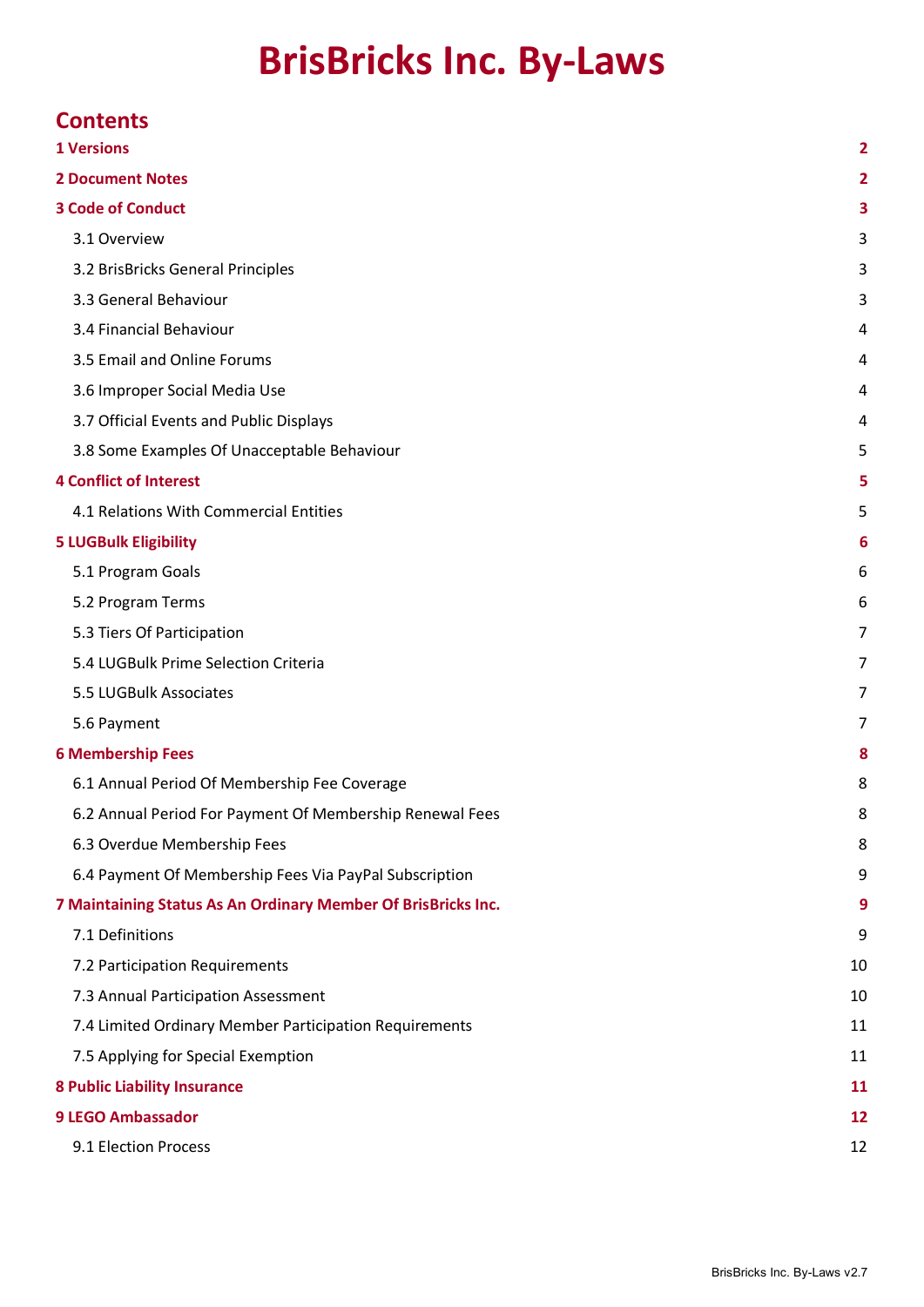## <span id="page-1-0"></span>**1 Versions**

| <b>Version</b>                 | <b>Comment</b>                                                                                                                                | <b>Author</b>       |
|--------------------------------|-----------------------------------------------------------------------------------------------------------------------------------------------|---------------------|
|                                |                                                                                                                                               |                     |
| V1                             | Initial version separated from the combined constitution by-law document                                                                      | Alan Burchill       |
| V1.01                          | <b>Added Financial Behaviour sections</b>                                                                                                     | Alan Burchill       |
| V1.2<br>2018-07-17             | Altered heading levels for logical grouping of content                                                                                        | <b>Ben Spillane</b> |
|                                | Added improper social media use process                                                                                                       |                     |
|                                | Added annual calendar period that membership fees cover                                                                                       |                     |
|                                | Added annual calendar period that membership renewal fees are payable                                                                         |                     |
|                                | Added formalised process for handling overdue membership fees                                                                                 |                     |
| V <sub>2.0</sub><br>2018-08-09 | Added heading level numbering and updated table of contents                                                                                   | <b>Ben Spillane</b> |
|                                | Added section 6.4 Payment of Membership Fees via PayPal Subscription                                                                          |                     |
|                                | Added section 7 - Maintaining status as an Ordinary member of BrisBricks Inc.                                                                 |                     |
| V2.1                           | Update insurance details                                                                                                                      | Alan Burchill       |
|                                | Remove Old Club Logo                                                                                                                          |                     |
| V2.3                           | Update Conflict of interest section                                                                                                           | Alan Burchill       |
| V2.3.1<br>2019-04-18           | Update insurance details                                                                                                                      | John Worthington    |
| V <sub>2.4</sub><br>2020-01-28 | Update Section 7 Maintaining status as an Ordinary member of BrisBricks Inc.<br>Added additional document formatting to increase readability. | John Worthington    |
| V <sub>2.5</sub><br>2020-09-14 | Updated Section 5 and Section 7.4 with measures to deal with the effects the<br>2020 COVID-19 activity restrictions.                          | John Worthington    |
| V2.6<br>2020-11-06             | Updated Section 5 to expand the number of members who could participate in<br>the LUGBulk program.                                            | John Worthington    |
| V2.7<br>2021-01-12             | Added Section 9 LEGO Ambassador.                                                                                                              | John Worthington    |
| V2.8<br>2022-02-13             | Added 7.3.6 Committees Exemption.<br>Update insurance details                                                                                 | Daniel Beaumont     |

## <span id="page-1-1"></span>**2 Document Notes**

See Constitutional Rule 42 for rules about the process to make exceptions, changes or otherwise for the implementation of By-Laws.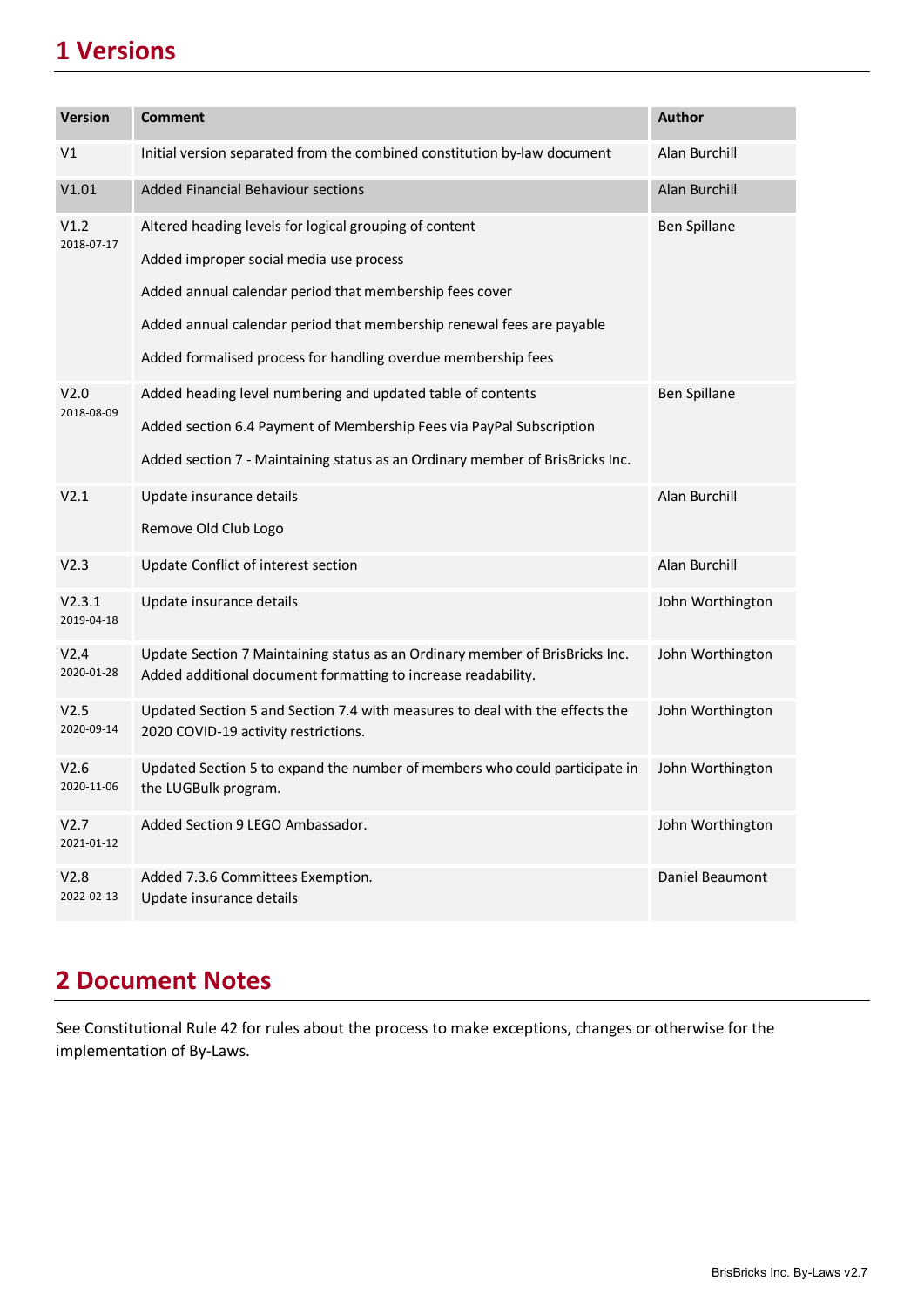## <span id="page-2-0"></span>**3 Code of Conduct**

### <span id="page-2-1"></span>**3.1 Overview**

The code of conduct contains the ethics, principles and associated set of values that characterise how BrisBricks operates and conducts its business. It is not the intent to prescribe standards of practice for every possible scenario but to provide examples to guide member behaviour and act as a standard by which member conduct can be measured.

Furthermore, it is the responsibility of every member and all individuals participating in club activities to both uphold the code as well as to identify, and report on conduct that is not consistent with this code.

## <span id="page-2-2"></span>**3.2 BrisBricks General Principles**

BrisBricks will:

- Operate according to democratic principles with overall decision making power resting with the membership of BrisBricks committee
- Take all reasonable measures to regularly communicate with members, using a range of media.
- Respect the freedom of speech of club members, as long as it is done constructively, and with respect
- Comply with legal or other administrative requirements, and lawful and reasonable directions given by persons in authority
- Respect the dignity of the public and other members by treating them with courtesy, honesty, and sensitivity to their rights, including privacy and confidentiality
- Treat others fairly and with respect, and not harass, victimise, or discriminate against the public or other members on the ground of sexuality, gender, race, colour, ethnic or religious background, marital status, disability, political conviction, or age.
- Follow processes which ensure that the club and members do not and are not seen to have conflicts of interest, including engaging in activities which advance or inhibit personal interests at the expense of the club

## <span id="page-2-3"></span>**3.3 General Behaviour**

All members:

- Must support the behavioural standards of BrisBricks
- Recognise that every member has the right to hold different views
- Treat members with courtesy and respect
- Be appropriate in relationships with each other
- Actively participate in discussions, make contributions to the club, and otherwise support the club in its activities, events, and meetings
- Members have a responsibility to take reasonable measures to stay informed of club activities, news and events

Meetings:

- Recognise that members have a right to voice their opinion.
- Holding separate conversations while a meeting is in session, and speaking over the top of others is not appropriate.
- All members will follow reasonable and appropriate directions from the meeting chair.
- All members will allow others to have their say, treat other members input with respect and constructively contribute to discussions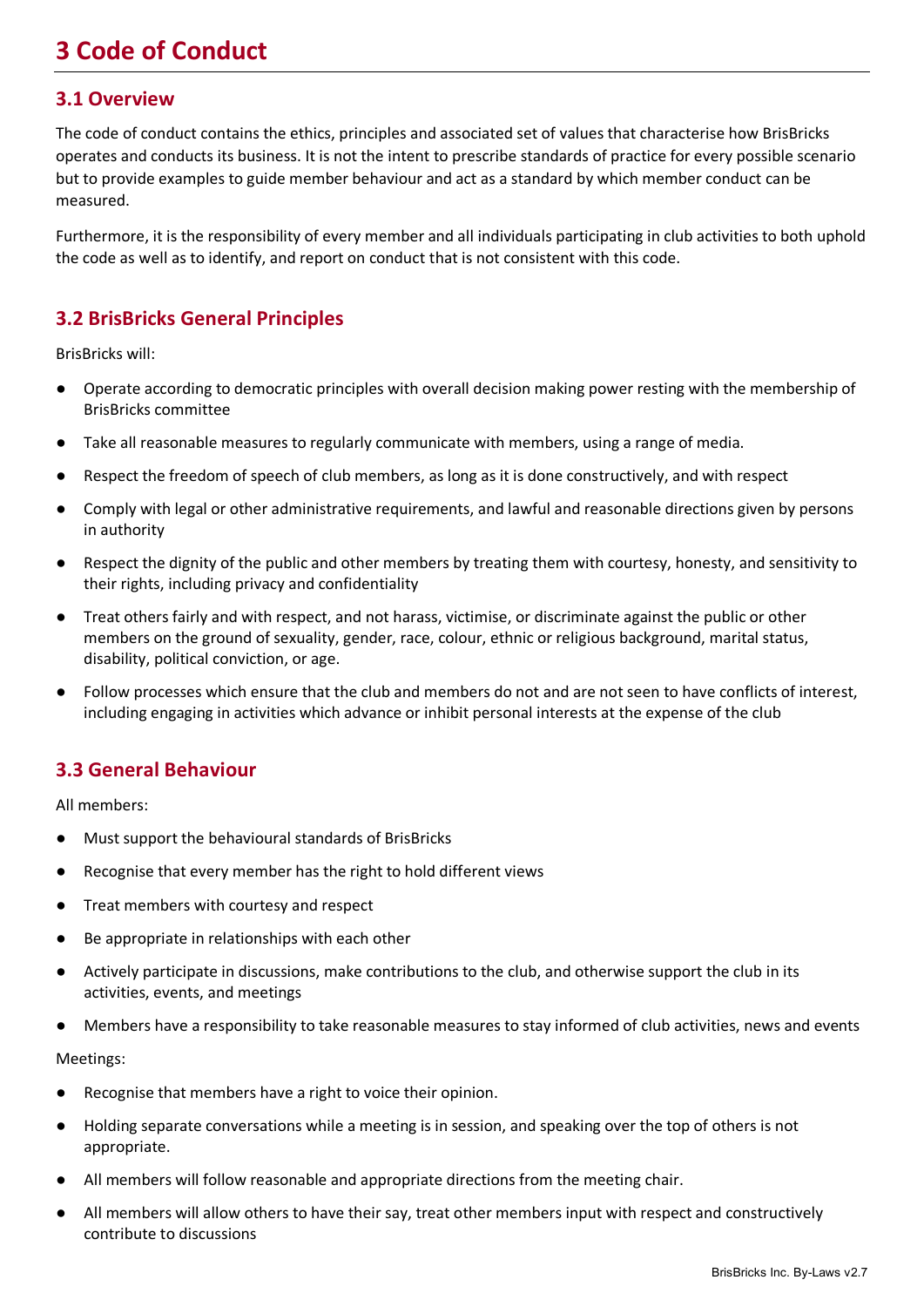## <span id="page-3-0"></span>**3.4 Financial Behaviour**

- Private bank accounts must be kept separate from all Brisbricks transactions
- Anyone making a payment to the club via cash should expect to receive a receipt
- All cash received by the club should be deposited directly into the clubs account as soon as reasonable possible
- It is preferred that all re-imbursements requests are submitted via email to the treasurer of the club.
- Wherever possible payments for the club should be made directly by the treasurer, thus avoiding the need for club members to submit re-imbursements requests
- Treasure should approve in advance all club expenses paid for by individuals that need to be reimbursed, if possible.
- Proposed budgets should be submitted with all request for discretionary money to be spent by the club
- All correspondence with the club regarding invoices, receipts and/or contracts must use club methods of communications (e.g email or letters). This is to ensure that all official club communication is accessible by the club committee always and that no agreements or otherwise are undertaken by any member of the club using personal email accounts.

## <span id="page-3-1"></span>**3.5 Email and Online Forums**

- Using CAPITALS signifies yelling or shouting and is not usually appropriate
- Care and consideration should be given to the appropriateness and relevancy of any email sent to the membership group list
- Messages and content unrelated to a current topic of discussion should be carefully considered before sending
- Lewd and inappropriate content that could be perceived to be discriminatory, insulting, or denigrating is not appropriate for the email list, or forums
- Please carefully consider any email or posting before it is sent or uploaded as once released it cannot be taken back.

## <span id="page-3-2"></span>**3.6 Improper Social Media Use**

If a club member is deemed to have breach the club's code of conduct or specific social media rules, that member will receive a written warning from the President of BrisBricks. If the member repeats this offence then they will receive a second warning and will be banned for 30 days from the social media group. If a third offence is noted the member will be banned from BrisBricks social media groups indefinitely and should the member wish to be reinstated they will have to apply in writing to the BrisBricks management committee.

## <span id="page-3-3"></span>**3.7 Official Events and Public Displays**

- The public will be treated with respect, courtesy, politeness, and enthusiasm at all times
- Ensure members are fit to participate in activities and events, comply with health and safety directions, and look out for the health and safety of the public
- Communicate in a timely and appropriate manner to the event coordinator if your circumstances have changed and are unable to support or participate in an event that you have committed to, whether this consists of time on the display, resources, administrative support, or simply the use of extraneous items.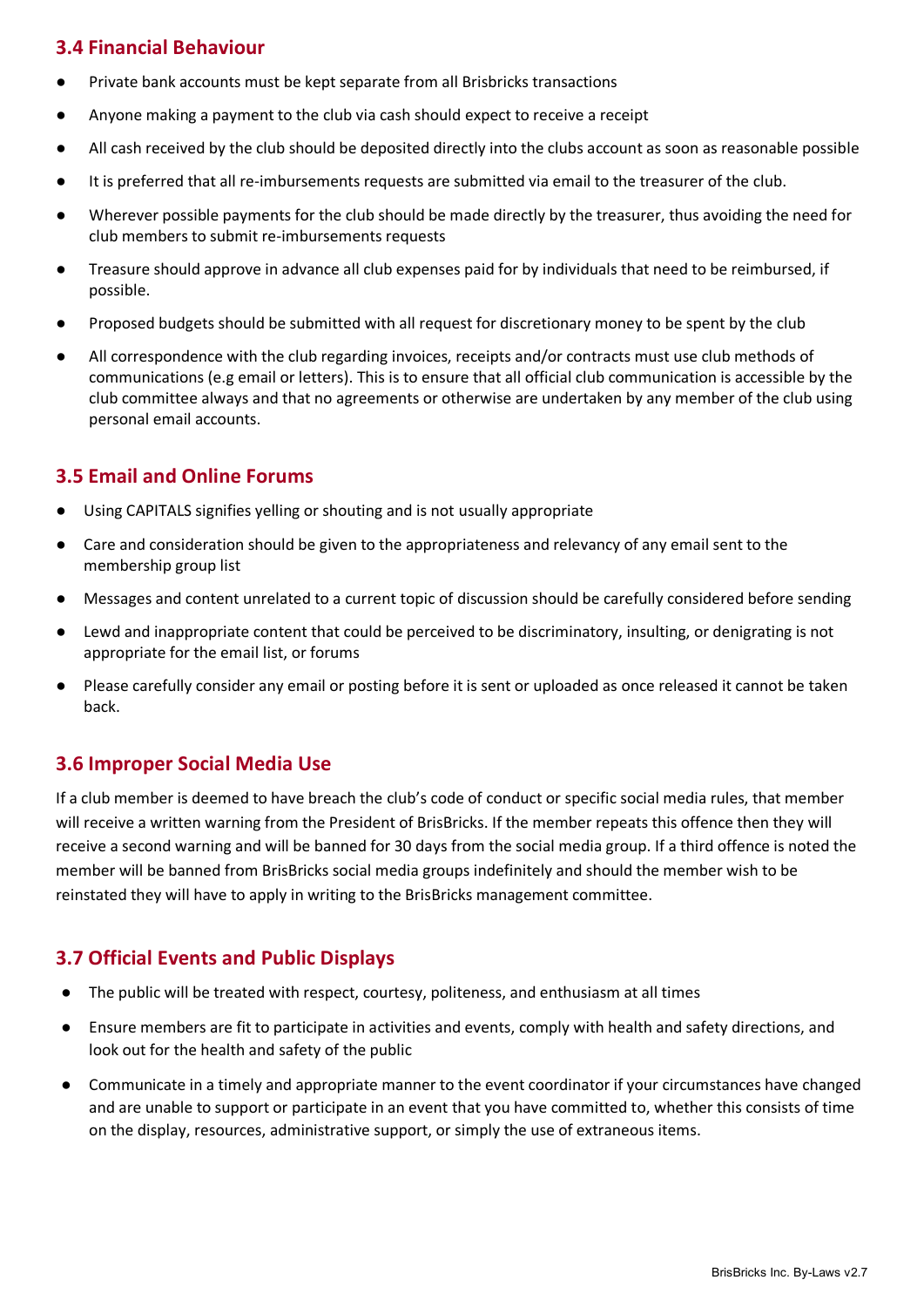## <span id="page-4-0"></span>**3.8 Some Examples Of Unacceptable Behaviour**

- Aggressive or abusive behaviour such as verbal abuse, threatening gestures, or actual violence and assault
- Abusive or harassing notes, emails, telephone calls, text messages, etc
- Teasing, name calling, or ridicule. or making someone the brunt of pranks or practical jokes, excluding or isolating individuals, or malicious or mischievous gossip or complaint
- Belittling opinions or unreasonable and unconstructive criticism
- Stealing or the misuse of club property or resources, or failure to ensure resources or property are used efficiently, carefully, lawfully and honestly.
- Bullying, harassment, intimidation or stalking
- Soliciting or accepting gifts or benefits or other inducements which could place the club under an obligation
- Systematically and repeatedly failing to comply with the clubs constitution
- Having or be seen to having a conflict of interest
- Unwelcome physical contact including that of sexual, intimate or threatening nature.

## <span id="page-4-1"></span>**4 Conflict of Interest**

- 1. Any organisation that conducts similar business to the Group in the same geographical region will be considered a 'competing entity'.
- 2. Any member who also holds membership with a competing entity will be deemed to be having a conflict of interest and as such will forfeit their right to vote, nominate, attend Business meetings (not including Social gatherings or events) or hold position on a Committee until such time as;
	- 1. They have resigned from their position in the competing entity
	- 2. A period no less than that of new member probation has lapsed since they were last a member of a competing entity.

### <span id="page-4-2"></span>**4.1 Relations With Commercial Entities**

The Group classifies Commercial entities into three categories;

#### **1. Personal:**

A side LEGO related business run by an individual for minor gain, often channelled back into their hobby. i.e. A member's Bricklink store.

#### **2. Part Time:**

A side LEGO related business run by an individual for significant gain that occupies several hours per week, such as running a market stall or an small to medium size online business.

#### **3. Professional:**

A full-time LEGO related business run by an individual where this represents their main source of income, such as having a physical store or major online retailer.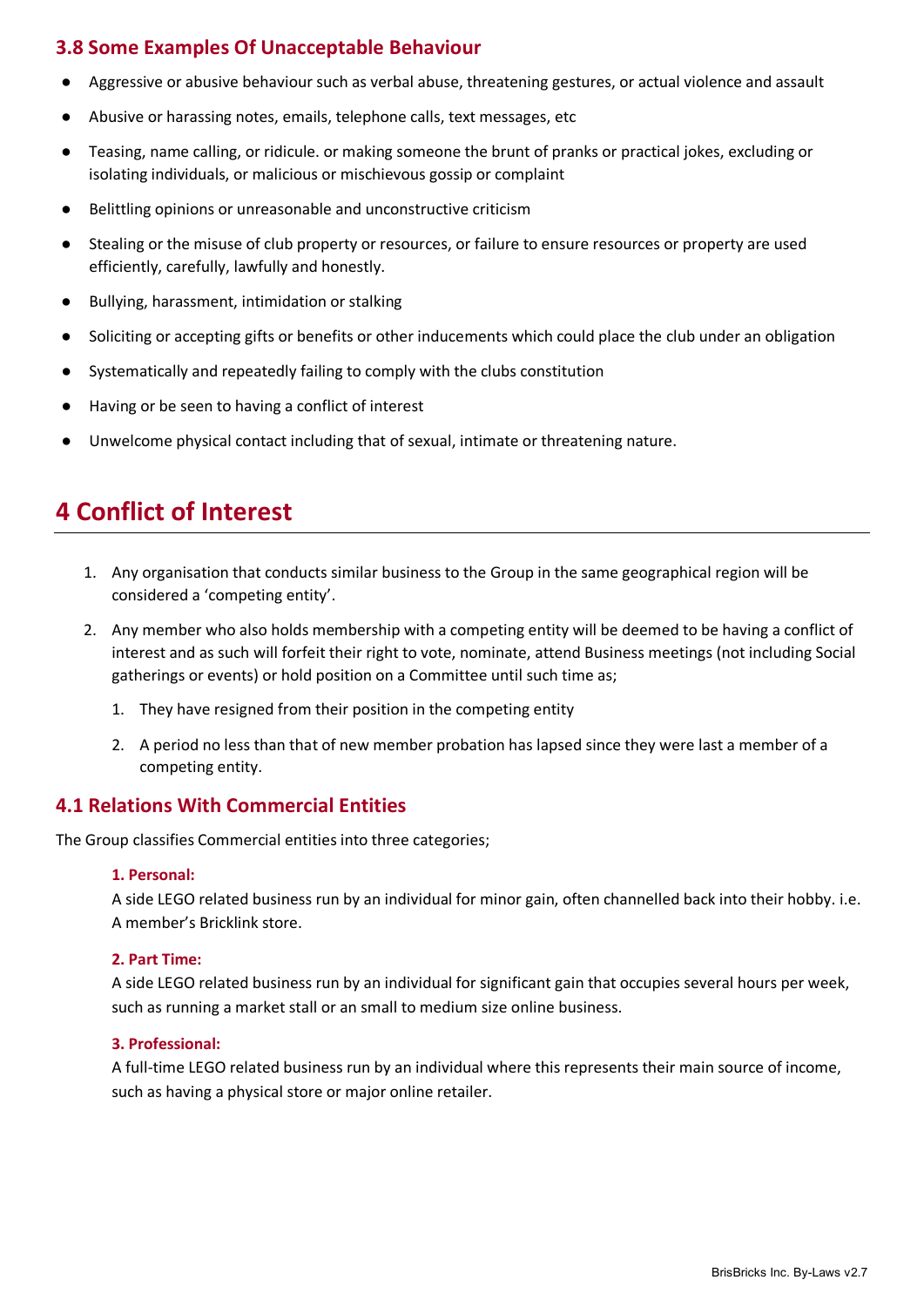Accordingly, the group should conduct it's relations with these bodies as follows;

#### **1. Personal:**

Members are free to conduct personal business among themselves or the public without need to declare it to the Committee.

#### **2. Part Time:**

Members must declare their business to the committee and abstain from participating in meetings or voting during which discussion concerning relevant retailing is conducted. They can hold any position on the committee but again, must abstain from participating in Business meetings or voting during which discussion concerning relevant retailing is conducted.

#### **3. Professional:**

Members must declare their business to the committee and abstain from participating in meetings or voting during which discussion concerning relevant retailing is conducted. They can not hold a position on the committee.

At no stage is ANY commercial entity allowed to use or associate itself with the Group or any of its sub-entities without the express written permission of the Committee.

Any commercial relationship or sponsorship held between the Group and any Part time or Professional Commercial entity must be documented in writing, clearly stating the limitations of the agreement and expected gains and losses to both parties.

## <span id="page-5-0"></span>**5 LUGBulk Eligibility**

### <span id="page-5-1"></span>**5.1 Program Goals**

The LUGBulk Program is run by The LEGO Group. BrisBricks is permitted access to the program through continued qualification as a Recognised LUG.

The purpose of the LUGBulk Program is to supply LUG members with discounted Bulk parts to be used for creating public displays or for their private collections.

## <span id="page-5-2"></span>**5.2 Program Terms**

All participants must hold a level of membership in BrisBricks.

All applicants must agree to the following conditions set out by The LEGO Group:

- Applicants can only apply to one LUGBulk program per year.
- **All** elements purchased through the LUGBulk Program are under **no circumstances** to be resold, used as a payment method or given to the general public.
- All information, including Part List and pricing, is to be kept strictly confidential.
- Any element that is damaged or under-supplied by less than 5% of the total number of that element ordered is not be claimable.

All applicants must agree to the following conditions set out by BrisBricks:

- Participants must acknowledge that the final price for their order will not be known until after they have placed their order. This is normally when the LUGBulk order is despatched months later.
- Participants must agree to pay the full price advised by BrisBricks. BrisBricks Committee undertakes to advise estimated costs based on its best knowledge. Final invoices will be based on actual figures (Final Invoice).
- Junior Social Members may only participate in the LUGBulk Program through a Guardian / Parent BrisBricks Member as the contact point and to provide payment. This Guardian / Parent BrisBricks Member must not be participating in the LUGBulk Program at the same time.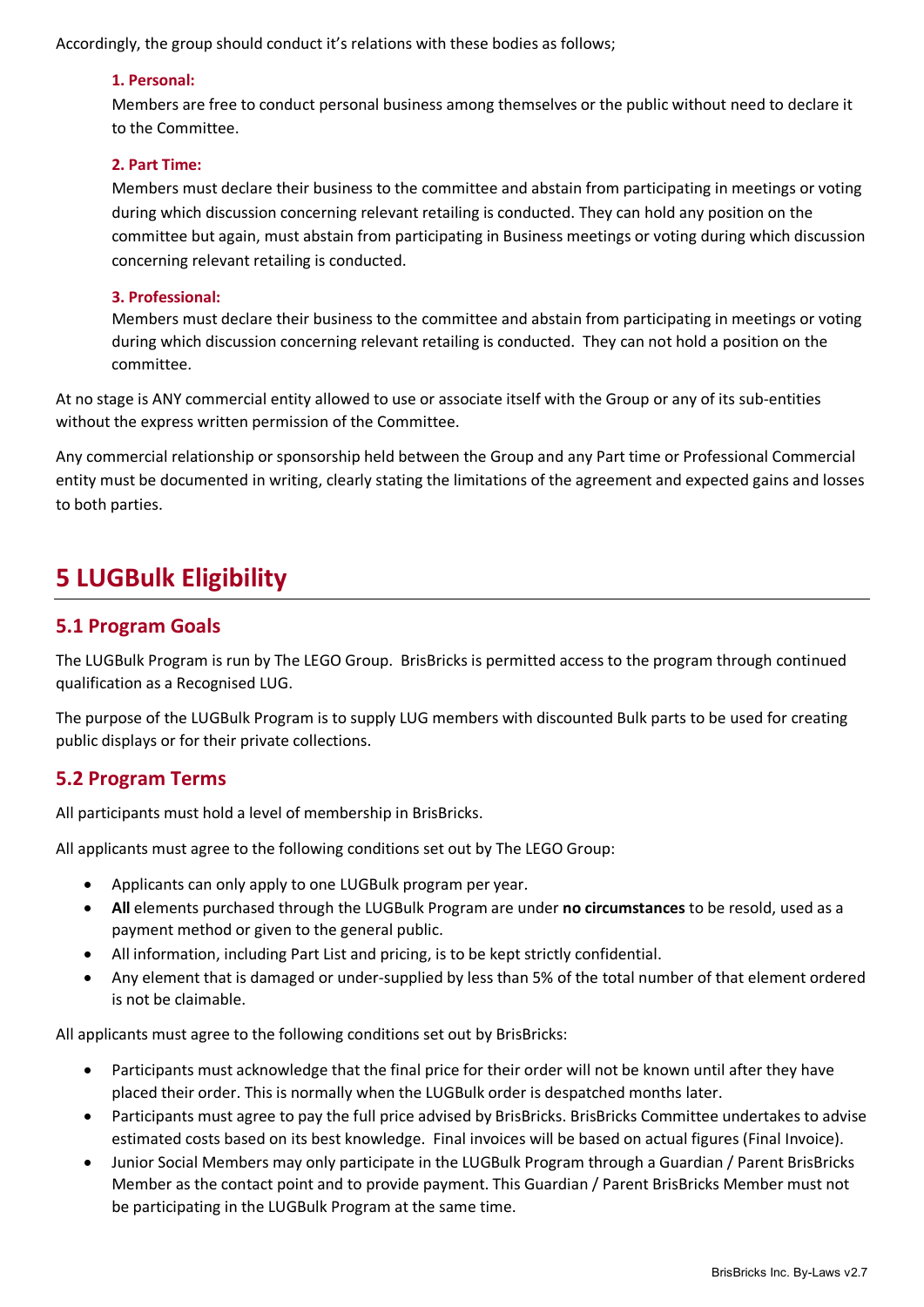## <span id="page-6-0"></span>**5.3 Tiers Of Participation**

BrisBricks has implemented two tiers of participation for Members in the LUGBulk Program. The purpose of the two tiers is to encourage and reward participation that provides significant contributions to the interests and activities of BrisBricks, while still providing the ability to access LUGBulk to other members.

The two tiers are:

- 1. **LUGBulk Prime**  Member that during the Qualifying Period contribute to the interests and activities of the BrisBricks group in a significant way, as outlined in the LUGBulk Prime Selection Criteria. LUGBulk Prime Members will be able to participate in the part selection process of LUGBulk.
- 2. **LUGBulk Associates**  Members who do not meet the criteria for, or do not want to be recognised as, LUGBulk Prime Members may apply to be a LUGBulk Associate Member. LUGBulk Associate Members can purchase from the Final Part List in the Order round.

Qualifying Period is the 12 months prior to the date of that round's LUGBulk application. Should the Committee determine that unforeseeable circumstances prevented the holding of **Events** for the calendar year, the Qualify Period for consideration can be extended to include the previous Qualify Period.

LUGBulk application acceptance will be sent to individual members based on the above criteria, at the discretion of Management Committee. Those applicants that do not meet the requirements of LUGBulk Prime will be transferred to the LUGBulk Associate category.

Appeals of all decisions must only be directed to the LUGBulk Coordinator.

## <span id="page-6-1"></span>**5.4 LUGBulk Prime Selection Criteria**

In order to qualify for LUGBulk Prime selection, Members must satisfy one of the following criteria.

#### **Criteria 1:**

Supply MOC's and other LEGO creations for a significant proportion of a display at two BrisBricks Major events as defined in Section 7 of the Bylaws.

#### **Criteria 2:**

Supply MOC's and other LEGO creations for a significant proportion of a display at a BrisBricks Major Event or 2 Minor Events plus significant aspects of the following secondary criteria.

- a) Volunteering at a Major Event for at least half a day.
- b) Substantially assisting with a show set-up and/or pack-up of Club assets, materials etc.
- c) Be active within the club on an event and social level.

Further to the above criteria, Members must declare intent that the resources being purchased will be used for exhibiting works at BrisBricks events.

### <span id="page-6-2"></span>**5.5 LUGBulk Associates**

As set out at 5.3, LUGBulk Associate Members are able to purchase elements from the list generated from selections made by LUGBulk Prime Members.

### <span id="page-6-3"></span>**5.6 Payment**

Due to the way in which The LEGO Group administers the LUGBulk Program, the exact amount payable is not known until after the order is finalised by LUGBulk GmbH. Historically this difference has been due to fluctuations in exchange rates.

The amount payable will be determined by the BrisBricks Committee based on best estimates at the time payment is requested. For the avoidance of doubt, this may include a provision for increases in historical costs and fluctuations in exchange rates.

• LUGBulk Associate Members are required to make payment for their LUGBulk **in full** at the time they place their order (Initial Payment). If payment is not received, the order will not be placed.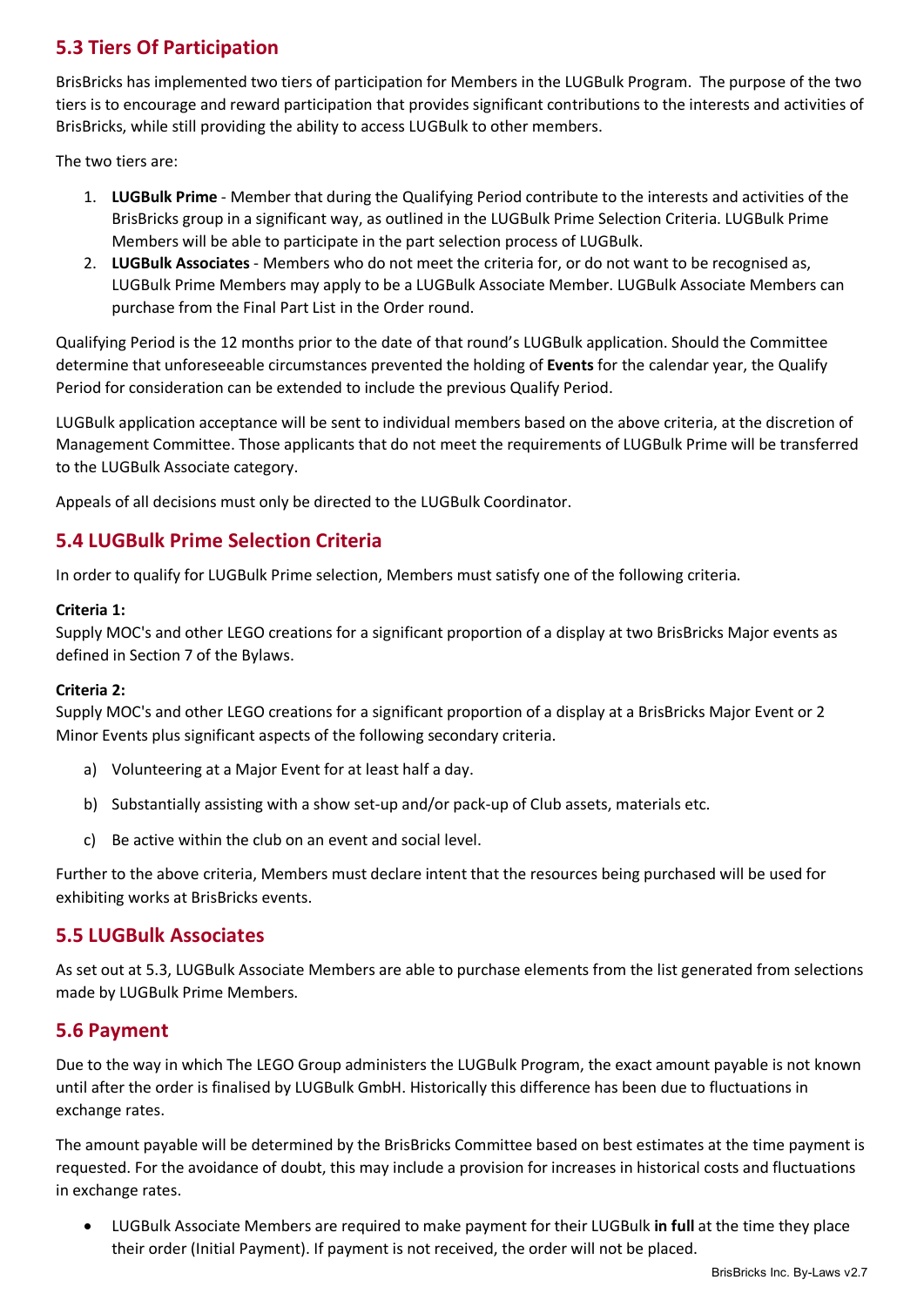• LUGBulk Prime Members are required to make payment for their LUGBulk prior to collection. Early or incremental payments may be available. If the Final Invoice is not paid in full within 60 days of Final Invoice date, the order will be cancelled and all parts will become assets of BrisBricks.

Any variation between the Initial Payment and Final Invoice is to be treated as follows:

- 1. Where the Initial Payment is less than the Final Invoice The difference is to be paid to BrisBricks before the Member collects their LUGBulk.
- 2. Where the Initial Payment is more than the Final Invoice The difference is to be refunded to the member within 14 days of BrisBricks receiving its invoice from LUGBulk GmbH.

## <span id="page-7-0"></span>**6 Membership Fees**

- A Membership fee of \$10.00 per annum is due for Probationary and Ordinary Membership type.
- This covers the Club financial year from 1st January to 31st December regardless of when a given member joins the Club.
- **There is NO pro-rata rate for Membership Fees.**
- Only one membership fee paid in any one financial year period, thus probationary member would not pay a second fee to become an ordinary member in the same period.
- No membership fee for social members.

## <span id="page-7-1"></span>**6.1 Annual Period Of Membership Fee Coverage**

Membership fees paid between January 1st and November 30th are for the current calendar year. Membership fees paid between December 1st and December 31st are for the next calendar year.

## <span id="page-7-2"></span>**6.2 Annual Period For Payment Of Membership Renewal Fees**

Membership fees are due annually and membership renewal payments for the next calendar year can be made starting December 1st of the current calendar year. All membership renewal payments are due by January 31st.

## <span id="page-7-3"></span>**6.3 Overdue Membership Fees**

Members who are required to pay membership renewal fees are required to do so by January 31st of each calendar year. No earlier than February 1st, all members who have not yet paid their membership fees for the current calendar year will be sent an overdue membership fees reminder. A second overdue membership fees reminder will be sent 14 days following the first reminder, to the members who still have overdue membership renewal fees.

Following the second overdue membership fees reminder, those members who still have overdue fees will have another 7 days to make payment, after which point they will be downgraded to the applicable non-fee paying membership class. Membership class downgrades will be passed by motion at the next scheduled management committee meeting. Members who have been downgraded to a non-fee paying membership class will be required to restart any mandatory probationary periods required to re-qualify for full membership rights.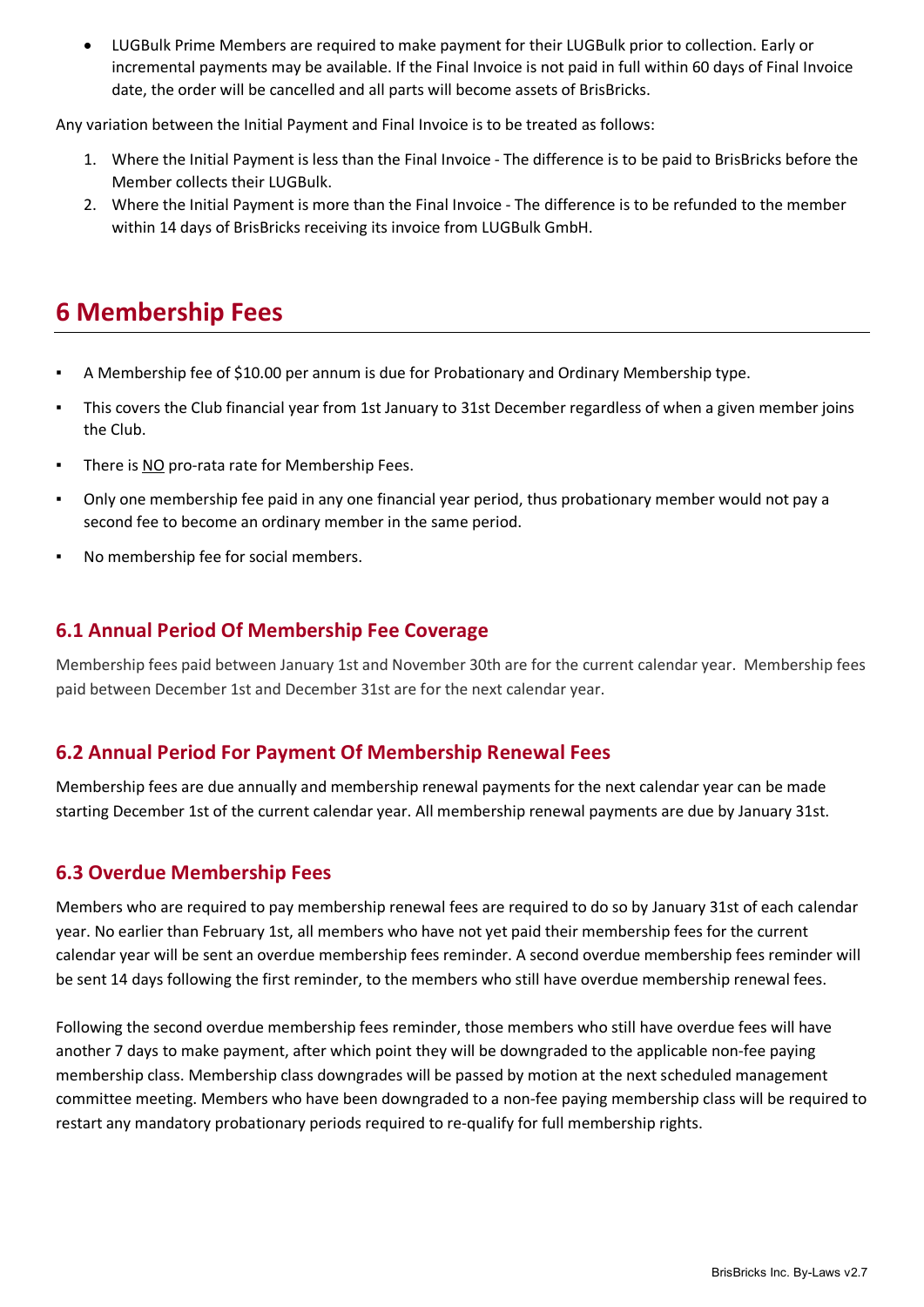## <span id="page-8-0"></span>**6.4 Payment Of Membership Fees Via PayPal Subscription**

Members can choose to set up recurring membership fee payments via the BrisBricks Inc. PayPal subscription option. Members holding an active PayPal recurring payment subscription are categorised as paid for the current BrisBricks Inc. financial year regardless of their subscription's anniversary date.

Members on a recurring payment subscription are subject to the standard rules and requirements regarding maintenance of their Ordinary membership status, as outlined in section 7 of these by-laws.

#### **6.4.1 Cancelling A Membership Fee Recurring Payment**

A member may cancel a recurring membership fee payment at any time. If a member's recurring payment has been made for the current BrisBricks Inc. financial year then they're considered paid for the remainder of that year.

If a member cancels their recurring payment prior to a payment being made for the current financial year, that member is required to make a manual payment immediately for the current year. If a member does not wish to make immediate payment, they may request to be downgraded to the applicable non-fee paying membership class.

## <span id="page-8-1"></span>**7 Maintaining Status As An Ordinary Member Of BrisBricks Inc.**

It is mandatory for all Members of BrisBricks Inc. to meet a minimum set of club participation requirements (CPR) each year in order to maintain Ordinary Member status for the following year or for Limited Ordinary Members to be reclassified in the current year.

## <span id="page-8-2"></span>**7.1 Definitions**

#### **7.1.1 Annual Participation Period**

The Annual Participation Period for the CPR is recognised as 1 January to 31 December.

#### **7.1.2 Official Participation Records**

The Management Committee will maintain the Member Participation Register for all CPR qualifying BrisBricks Inc. Events and Official Meetings.

#### **7.1.3 Event**

Any event that members of BrisBricks attend as a part of or on behalf of BrisBricks that are officially sanctioned and categorised by the Management Committee prior to the event. Attendance records will be kept and recorded in the minutes of the next General Meeting.

#### **7.1.3.1 Event Categories:**

Major: A multi-day event run soley by Brisbricks Inc. Minor: A single-day event run soley by BrisBricks Inc or an event of any length run by another organisation that BrisBricks is attending.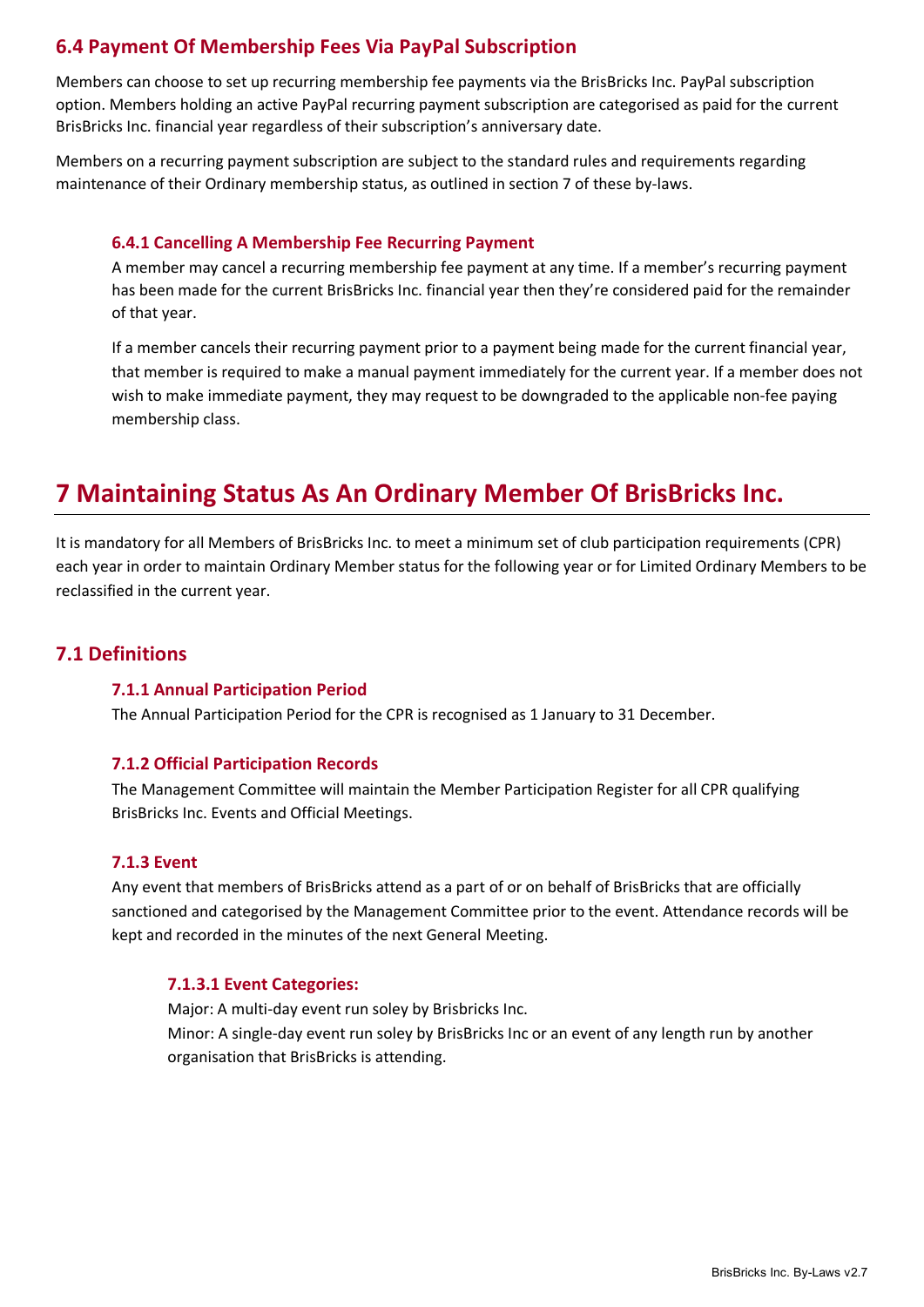#### **7.1.4 Official Meetings**

Official Meetings are meetings called by the club Secretary, or called via the official process in the absence of the Secretary. This includes the Annual General Meeting and Special General Meetings but excludes Committee Meetings. Official attendance will be noted in the meeting minutes.

Social nights, club social dinners or any other non-minuted meetings do not carry CPR qualification.

#### **7.1.5 Exhibitor**

Someone who is recognised as contributing all or a significant part of a display or activity at a BrisBricks Event.

#### **7.1.6 Volunteer**

Someone who is recognised as volunteering at a BrisBricks Event, under the direction of the event managers, for general tasks associated with running the Event.

### <span id="page-9-0"></span>**7.2 Participation Requirements**

#### **7.2.1. BrisBricks Inc. Events**

Ordinary members are able to participate in BrisBricks events as an exhibitor, volunteer or in other capacities as deemed valid by the management committee to meet CPR requirements.

#### **7.2.1.1 CPR as an Exhibitor:**

Participate as an Exhibitor (7.1.5) at a minimum of one Major BrisBricks Event or a minimum of two Minor Events.

#### **7.2.1.2 CPR as a Volunteer:**

Participate as a Volunteer (7.1.6) for a minimum of two full days at an Event (or equivalent time), with one volunteer day (or equivalent time) being at a Major BrisBricks Event.

#### **7.2.1.3 CPR as a combination:**

Participate as an Exhibitor (7.1.5) at a minimum of one Minor Event and participate as a Volunteer (7.1.6) for a minimum of one volunteer day (or equivalent time) at a Major BrisBricks event.

#### **7.2.2 Official Meetings**

Ordinary Members are required to participate in a minimum of two Official Meetings per calendar year. Should only 1 Official Meeting be held in a calendar year, the Official Meetings CPR threshold becomes participation in that meeting.

#### <span id="page-9-1"></span>**7.3 Annual Participation Assessment**

#### **7.3.1 Assessment Evaluation Date**

The Member Participation Register will be assessed at the conclusion of the Annual Participation Period. A formal Participation Report will be produced and tabled at the Club's annual general meeting, or the next scheduled general meeting.

#### **7.3.2 Payment of Membership Subscription Fees**

Regardless of the participation assessment results, members with membership fees in arrears may become ineligible to retain Ordinary Member status. The overdue membership fee process will be followed for all overdue fees.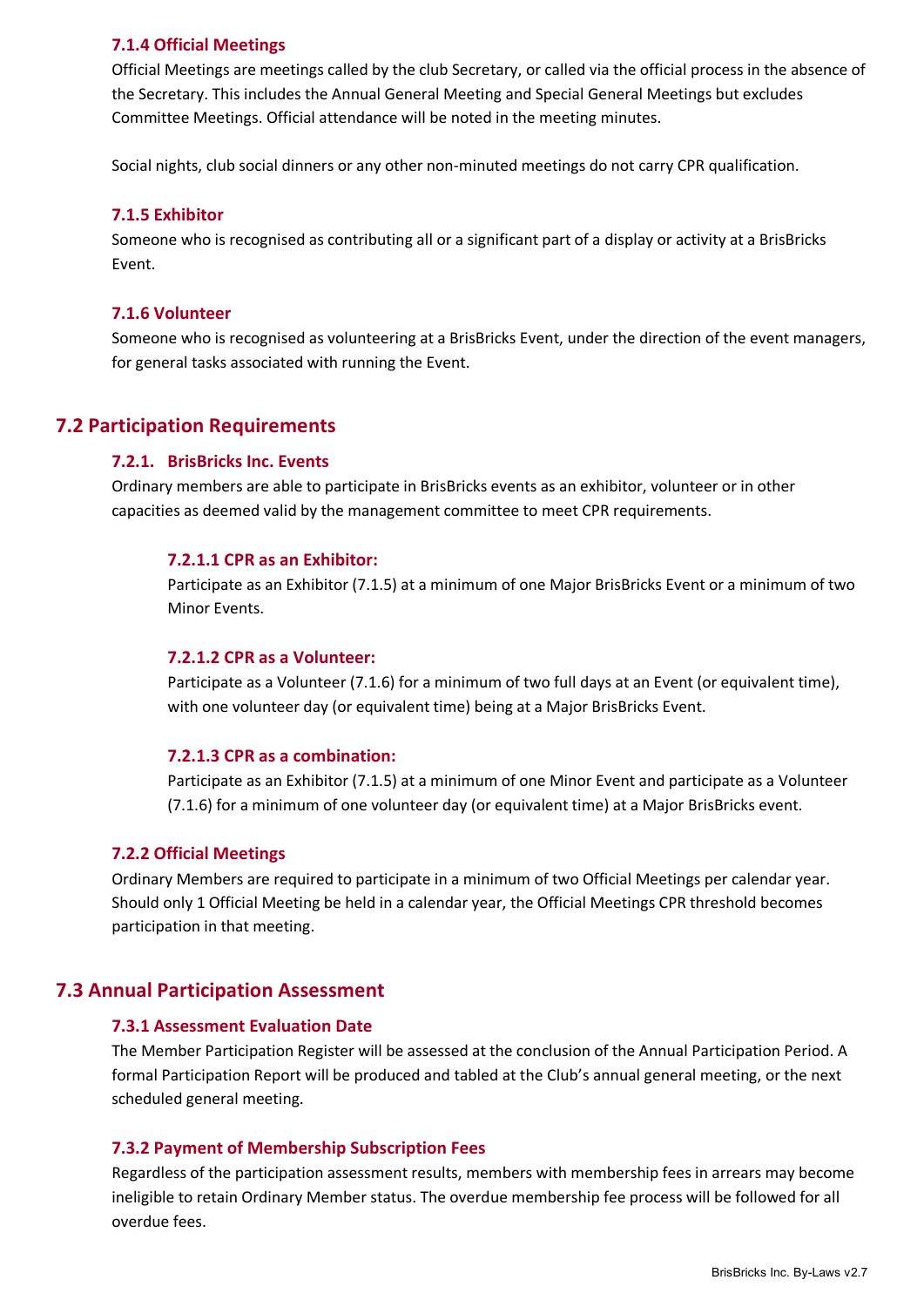#### **7.3.3 Effect of Participation Report**

Ordinary members who have not satisfied the CPR for the previous year, will be reclassified as Limited Ordinary members for the current year.

#### **7.3.4 Defunct Participation Report**

If the APP results in a Participation Report that would cause a quorum to not be achievable following the next AGM/GM, that Participation Report will be regarded as defunct and set aside. The previous APP's Participation Report will be carried forward and additions made from qualifying events held in the APP.

#### **7.3.5 Special Resolution**

If the APP results in a Participation Report that would allow for a quorum but the Committee determines that unforeseeable circumstances prevented the holding of Major and Minor events and/or General Meetings that would be sufficient for a reasonable threshold of CPR qualification, the Secretary will propose a Special Resolution that the Participation Report be regarded as defunct and set aside, the previous APP's Participation Report is carried forward and additions made from qualifying events held in the APP.

#### **7.3.6 Committees Exemption**

In recognition of the additional time and work spent by Members on Committees in the organisation and facilitation of displays and events, often at the expense of their own ability to display, Committee Members and members of prescribed Sub-Committees are exempt from the 7.2.1. BrisBricks Inc. Events requirement for the APP but still must meet the 7.2.2 Official Meetings requirement.

### <span id="page-10-0"></span>**7.4 Limited Ordinary Member Participation Requirements**

#### **7.4.1 Applicability of Participation Requirements**

Limited Ordinary members are not subject to the CPR unless seeking to upgrade to become full Ordinary members. It is not mandatory for Limited Ordinary members to satisfy the requirements listed in 7.1.4 General Meetings for the purpose of upgrading membership class.

#### **7.4.2 Upgrading to Ordinary Membership**

A Limited Ordinary member may be recognised as an Ordinary member before the annual participation assessment evaluation date if the applicable CPR has been met. The Member must have completed the 12 month probationary period and fulfilled all other membership eligibility requirements.

### <span id="page-10-1"></span>**7.5 Applying for Special Exemption**

Ordinary members may have special circumstances preventing them from reasonably fulling the CPR. Where special circumstances may exist, a member should apply in writing to the Management Committee for a special exemption to the rules. The Management Committee will maintain the confidentiality of the Member and their circumstances. If the Management Committee grants a special exemption, it will be formally acknowledged in the minutes of the next possible Management Committee meeting. The Management Committee reserves the right to deny without reason, any request for special exemption.".

## <span id="page-10-2"></span>**8 Public Liability Insurance**

BrisBricks Inc. has a public liability insurance policy current 30/04/2022 for \$20,000,000 for any one occurrence, and \$20,000,000 for aggregate in respect to product liability with a \$1000 excess for each claim.